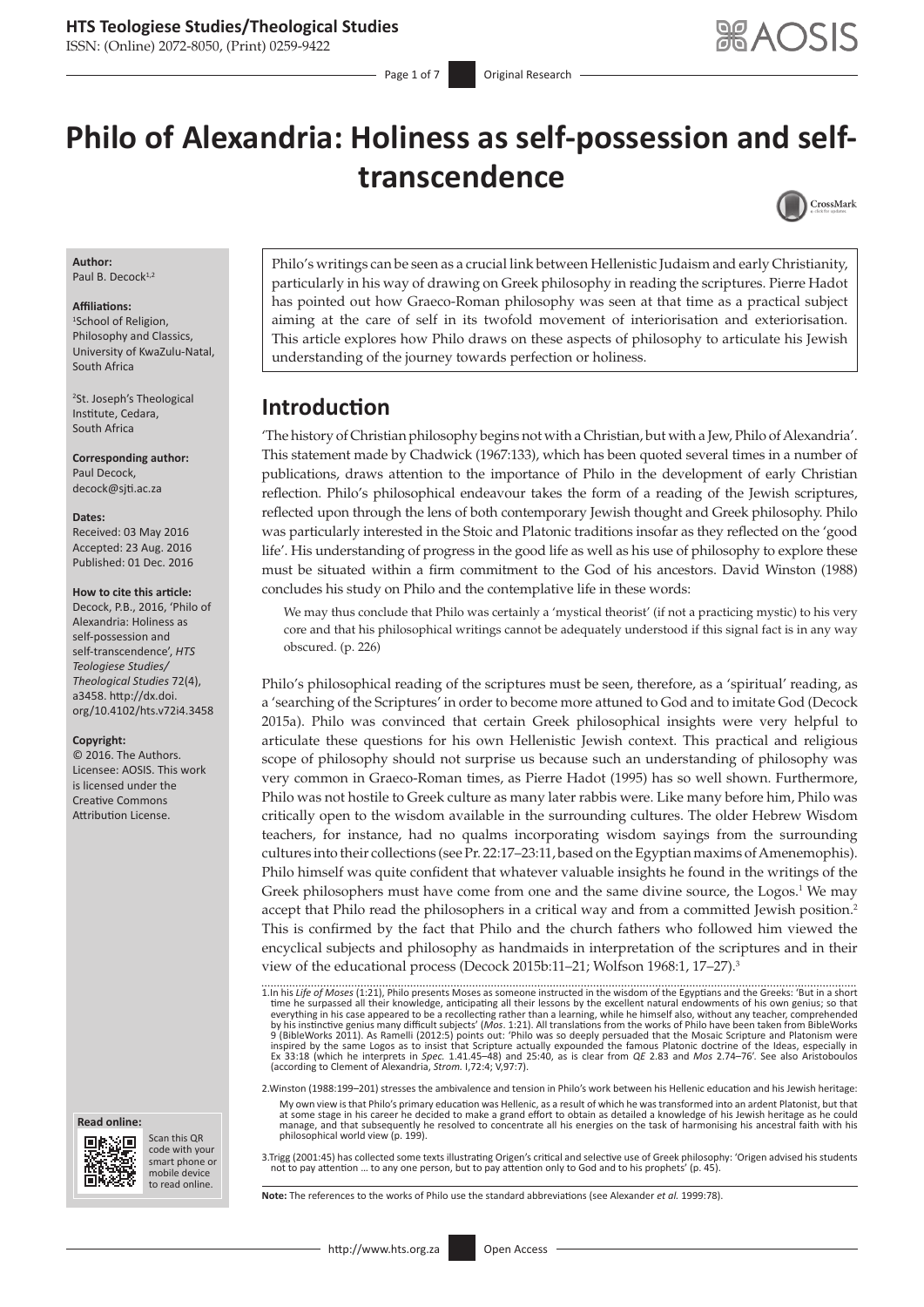The first part of this article draws attention to the fact that Graeco-Roman philosophy can be understood to a large extent as spirituality. In the second part we discuss how, according to Hadot, in Graeco-Roman philosophy the true self emerges through a process of both interiorisation and universalisation. The third part shows how these two movements are also crucial in Philo's understanding of progress towards perfection or holiness.

## **Ancient philosophy as spirituality**

The work of Pierre Hadot (1995) helps us to appreciate that the understanding of philosophy has changed over the centuries and that what we now commonly understand as philosophy is not what was meant by Philo and the Graeco-Roman philosophers in general.4 Hadot has shown how ancient philosophers read texts not merely in order to know what the text was saying but in order to practise in life what they read. Philosophy was all about transforming the self in order to reach the good life, freedom and happiness. Ancient philosophers were not merely 'grammarians' who focused only on 'texts and notions' about the good life but persons who aimed to realise in their lives and experience the 'realities' to which these texts and notions pointed. What was important is to learn to live 'a *life* according to Intellect' by means of spiritual training (Hadot 1995:29). It is significant that the subtitle of the English edition of a collection of Hadot's essays reads, *Spiritual Exercises from Socrates to Foucault.* It is one thing to be able to *articulate knowledge about* the good life; it is another thing to *exercise* in order to *experience* it. The way to this experience is that of 'the spiritual exercises of purification, of the practice of the virtues, of putting ourselves in order' (Davidson 1995:28).<sup>5</sup> In the course of Western history, philosophy was stripped of this crucial aim and reduced to providing theology with 'conceptual – and hence purely theoretical – material' (Hadot 1995:107). One can see how in the Christian West the original aim of philosophy was taken over first by theology and later on more specifically by a branch of theology, spirituality.<sup>6</sup>

4.A similar view is expressed by Martha C. Nussbaum (1994) when she looks at Hellenistic philosophy as a therapy of desire. Philosophy is about how to live one's life.

The purpose of this paper is to provide the groundwork for a formal philosophical justification of the study of spirituality as a necessary co-requisite to the study of education. Consequently, much of the paper makes little direct reference to children's spirituality as such; instead it argues that spirituality per se is bound up with the education of self and personhood, irrespective of whether one is a child or an adult. Following MacIntyre's critique of morality, I contend that spiritual discourse and practice have become so fragmented as to be virtually meaningless; I maintain, therefore, that spirituality is an area ripe for, but largely neglected by philosophical inquiry. Drawing on the work of Hadot I argue for a reassessment of the importance of the spiritual exercises favoured by the four major philosophical schools of antiquity. (Abstract from author)

6.'Since its inception, Christianity presented itself as a *philosophia*, insofar as it assimilated into itself the traditional practices of spiritual exercises. We see this occurring in Clement of Alexandria, Origen, Augustine, and monasticism. With the advent of medieval Scholasticism, however, we find a clear distinction drawn between *philosophia* and *theologia*. Theology became conscious of its autonomy<br>*qua* supreme science, while philosophy was emptied of its spiritual exercises which,<br>from now on, were relegated to Christian mysticism and with conceptual – and hence purely theoretical – material. When in the modern age, philosophy regained its autonomy, it still retained many features inherited from this medieval conception. In particular, it maintained its purely theoretical character, which even evolved in the direction of a more and more thorough systematisation. Not until Nietzsche, Bergson, and existentialism does philosophy consciously return to being a concrete attitude, a way of life and of seeing the world' (Hadot 1995:107–108). Michel Foucault was inspired by the work of Hadot on philosophy and the spiritual exercises and developed it in his own way in the direction of the 'care of self'. However, Hadot did not agree with Foucault's one-sided individualising of the care of self. He insisted that the development of the self or the process of interiorisation was seen as needing to go hand in hand with an exteriorisation in the sense of 'participating' in 'nature', entering into communion with 'universal reason'. In other words, the kind of care of self called for in ancient Greek philosophy was such that it would enable the persons to transcend their individual selves in order to live in harmony with nature and participate in universal reason (Davidson 1995:24–26; Hadot 1995:206–213). Hadot's own summary of his comments on Foucault clearly makes the point:

To summarise: what Foucault calls 'practices of the self' do indeed correspond, for the Platonist as well as for the Stoics, to a movement of conversion toward the self. One frees oneself from exteriority, from personal attachment to exterior objects, and from the pleasures they may provide. One observes oneself, to determine whether one has made progress in this exercise. One seeks to be one's own master, to possess oneself, and to find one's happiness in freedom and inner independence. I concur on all these points. I do think, however, that this movement of interiorisation is intrinsically linked to another movement, whereby one rises to a higher psychic level, at which one encounters another kind of exteriorisation, another relationship with 'the exterior'. This is a new way of being-inthe-world, which consists in becoming aware of oneself as part of nature, and a portion of universal reason. At this point, one no longer lives in the usual, conventional human world, but in the world of nature. As we have seen above, one is then practicing 'physics' as a spiritual exercise…

In this way, one identifies oneself with an 'Other': nature, or universal reason, as it is present within each individual. This implies a radical transformation of perspective, and contains a universalist, cosmic dimension, upon which, it seems to me, M. Foucault did not sufficiently insist. Interiorisation is a going beyond oneself; it is universalisation. (Hadot 1995:211)

The interaction of interiorisation and universalisation in philosophy becomes clearer when one considers the three major divisions of philosophy according to the Stoics: ethics, physics and logic. In this approach, *ethics* cannot be isolated from *physics* and *logic*. Although we can distinguish them when we *discuss* philosophy, when we *live* philosophy the one cannot perform without the others; in other words ethics, physics and logic are inseparable. *Physics* is important in as far as it introduces that cosmic and universalist dimension that challenges the individual to see him- or herself in that broader framework and hence to act and relate in harmony with nature and reason. Physics provides an *ethical and spiritual* framework that both calls for interiorisation and goes beyond the self towards participation in nature and reason.

<sup>5.</sup>On the contemporary need for a philosophical approach to spirituality, see the article by Grosch 2000: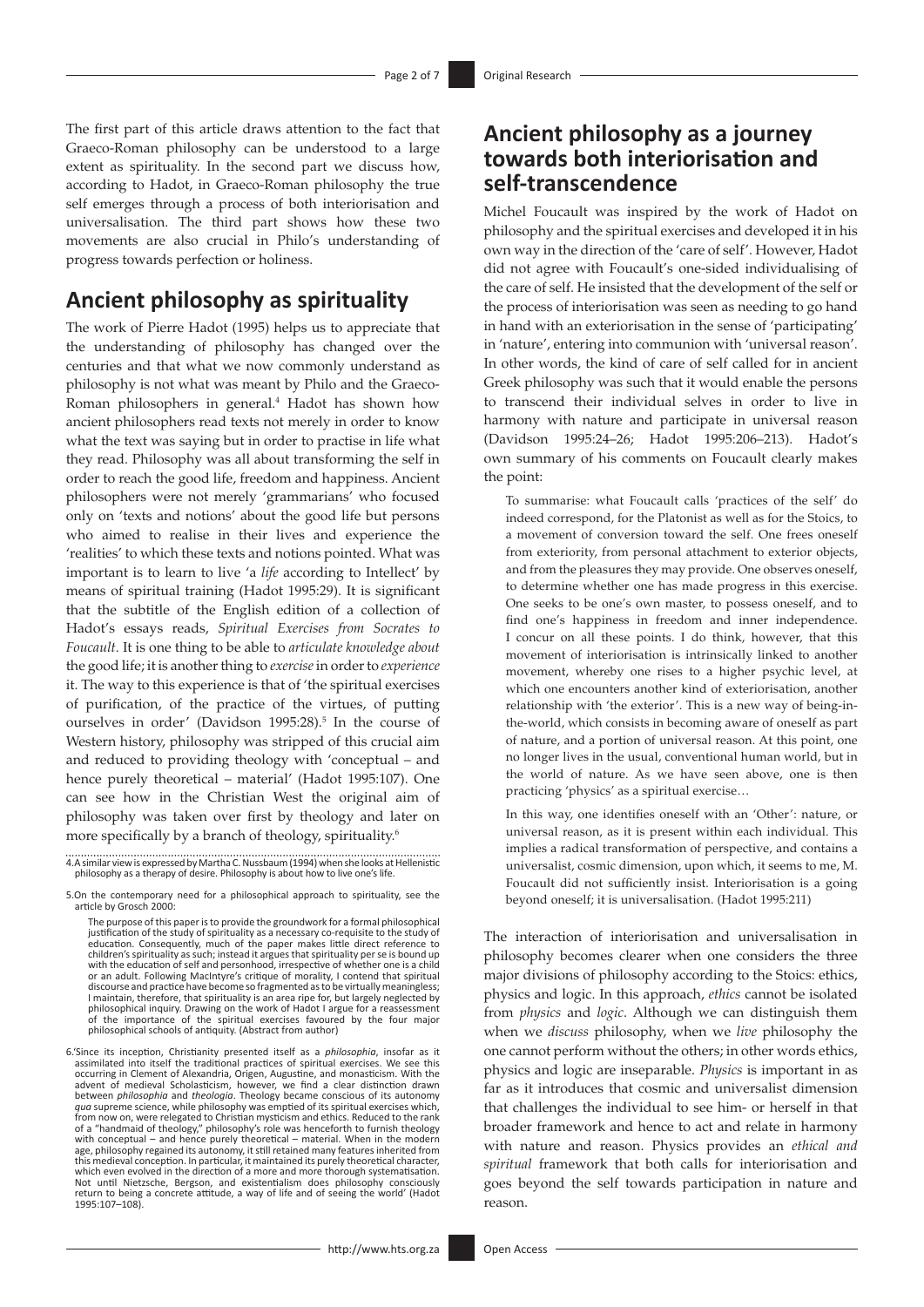## **Philo's use of philosophy to articulate the way to holiness<sup>7</sup>**

When we turn to Philo, we can see how he recognises these same three divisions of philosophy, but he evaluates them and reinterprets them according to his own Jewish sensitivity.<sup>8</sup> He downplays logic (which for the Stoics included rhetoric and dialectic) and he subordinates physics to ethics in the sense that the study of physics must bear fruit in an ethical life.<sup>9</sup> It must be noted that for Philo the study of physics remained very fundamental but it was based on a midrashic interpretation of the first chapters of Genesis (Nikiprowetzky 1965:150). It focuses on God as the creator of the universe. The appropriate outcome of the study of physics is therefore an ascent from the world of the senses to the intelligible world, an ascent from the created to the creator. Contemplating God at work in creation is a means to model one's life after that of God. In this way, physics is meant to bear fruit in an ethical life, understood as one aspect of the imitation of God.

We can recognise in Philo's approach to human progress elements of the dual movement of progress that Hadot has pointed out in Graeco-Roman philosophy: towards interiorisation in the sense of rationality and freedom and towards universalisation in the sense of a life in harmony with nature and in imitation of God.

#### **The movement of interiorisation**

What this movement entails is briefly described by Hadot:

One frees oneself from exteriority, from personal attachment to exterior objects, and from the pleasures they may provide. One observes oneself, to determine whether one has made progress in this exercise. One seeks to be one's own master, to possess oneself, and to find one's happiness in freedom and inner independence. (Hadot 1995:211)

One of the key arguments developed by Hadot (see Hadot 1995:81–144) in order to illustrate the character of Graeco-Roman philosophy was to point to the programme of the 'spiritual exercises' (ἄσκησις) 10 developed by these

. 7. Philo often uses the word 'perfection' when exploring what we would call 'holiness'.<br>The way to perfection, for Philo, can be considered as 'education' (see Decock 2015;<br>Najman 2010). It was also common to look at phi (Maier 1994:723–724).

8.Philo writes about the Essenes:

and leaving the logical part of philosophy, as in no respect necessary for the acquisition of virtue, to the word-catchers, and the natural part, as being too sublime for human nature to master, to those who love to converse about high objects (except indeed so far as such a study takes in the contemplation of the existence of God and of the creation of the universe), they devote all their attention<br>to the moral part of philosophy, using as instructors the laws of their country which<br>it would have been impossible for the huma inspiration. (*Prob.* 80)

9.See for instance *Mut.* 72–74:

for says he, On what account dost thou investigate the motions and periods of the<br>stars? And why hast thou bounded up so high from the earth to the heavens? Is it<br>merely that you may indulge your curiosity with respect to advantage could accrue to you from all this curiosity? What destruction of pleasure would it cause? What defeat of appetite? What dissolution of pain or fear? What eradication of the passions which disturb and agitate the soul? For as there is no advantage in trees unless they are productive of fruit, so in the same way there is no use in the study of natural philosophy unless it is likely to confer upon a man the acquisition of virtue, for that is its proper fruit. On which account some of the ancients have compared the discussion and consideration

10.The verb ἀσκέω is used only once in the New Testament (NT), in Acts 24:16, with the sense of 'making effort, exercising, training, doing one's best'. In Xenophon it is

<http://www.hts.org.za> Open Access

philosophers. It is striking that these exercises were taken over by Hellenistic Judaism and Philo; by Clement, Origen and the early Eastern monastic tradition; and eventually by the Western monastic tradition.<sup>11</sup> The aim of the exercises is to learn to live a life according to reason, not to be ruled by the passions and not to be restricted in one's horison of understanding by the body, the senses or human language. These exercises are meant to transform the whole person and attune persons to right reason, to enable them to live in harmony with nature and to make them receptive to God.

Hadot points to two passages in the works of Philo that 'have the merit of giving us a fairly complete panorama of Stoico-Platonic inspired philosophical therapeutics' (1995:84). This last expression appropriately indicates that this approach to philosophy is aiming at the healing, transformation, perfection and, we may add, holiness of those who practise it.

The first text, *Who is the heir* (*Her.* 253), presents these exercises as wholesome food:

πάντα γὰρ τὰ τῆς ἀσκήσεως is wholesome food, whether it be research [ζήτησις], thorough investigation [σκέψις], reading [ἀνάγνωσις], listening [κρόασιἀς], attention [προσοχή], self-mastery [ἐγκράτεια], indifference to indifferent things [ἐξαδιαφόρησις τῶν ἀδιαφόρων].

The second text, *Allegorical interpretation* (*Leg.* 3:18), focusses on the exercises as ways of dealing with the passions that attempt to enslave the soul:

Jacob, therefore, being an experienced man, that is to say, being mind [ὁ ἀσκητὴς οὖν Ἰακὼβ νοῦς], when he sees passion low and powerless, abides it, thinking that he shall be able to subdue it by force: but when he beholds it high, and bearing its neck haughtily, and full of arrogance, then experienced mind [ὁ νοῦς ὁ ἀσκητὴς] flees first, and afterwards the other parts of his experience [τῆς ἀσκήσεως] do also flee, namely,

ἀναγνώσεις, reading,

μελέται, meditations,

- θεραπεῖαι, therapies of the passions,
- τῶν καλῶν μνῆμαι, memory of good things,

ἐγκράτεια, self-mastery,

τῶν καθηκόντων ἐνέργειαι, the accomplishment of duties,

and so he crosses over the river of the objects affecting the outward senses, which wash over and threaten to submerge the soul by the impetuosity of the passions, and having crossed over he proceeds towards the high and lofty reason of perfect virtue. (*Leg.* 3:18)

'Exercise' was used already by the older Sophists as one of the three factors needed in the process of education: nature, learning and exercise. Philo also sees these three as the factors

(footnote 10 continues…) used in the sense of training the body (Windisch 1964:494); in that sense it becomes a synonym for γυμνάζω (see the interesting text in 1 Tim 4:7: Γύμναζε δὲ σεαυτὸν πρὸς εὐσέβειαν).

11.While most modern scholars stress the unlikelihood of a direct relationship between Philo's description of the Therapeutai and later monasticism, all would agree, that like Philo, Christian ascetics drew on themes (like renunciation from the world) which were common among philosophical writers of the first few centuries of our era (Aune 1994:139).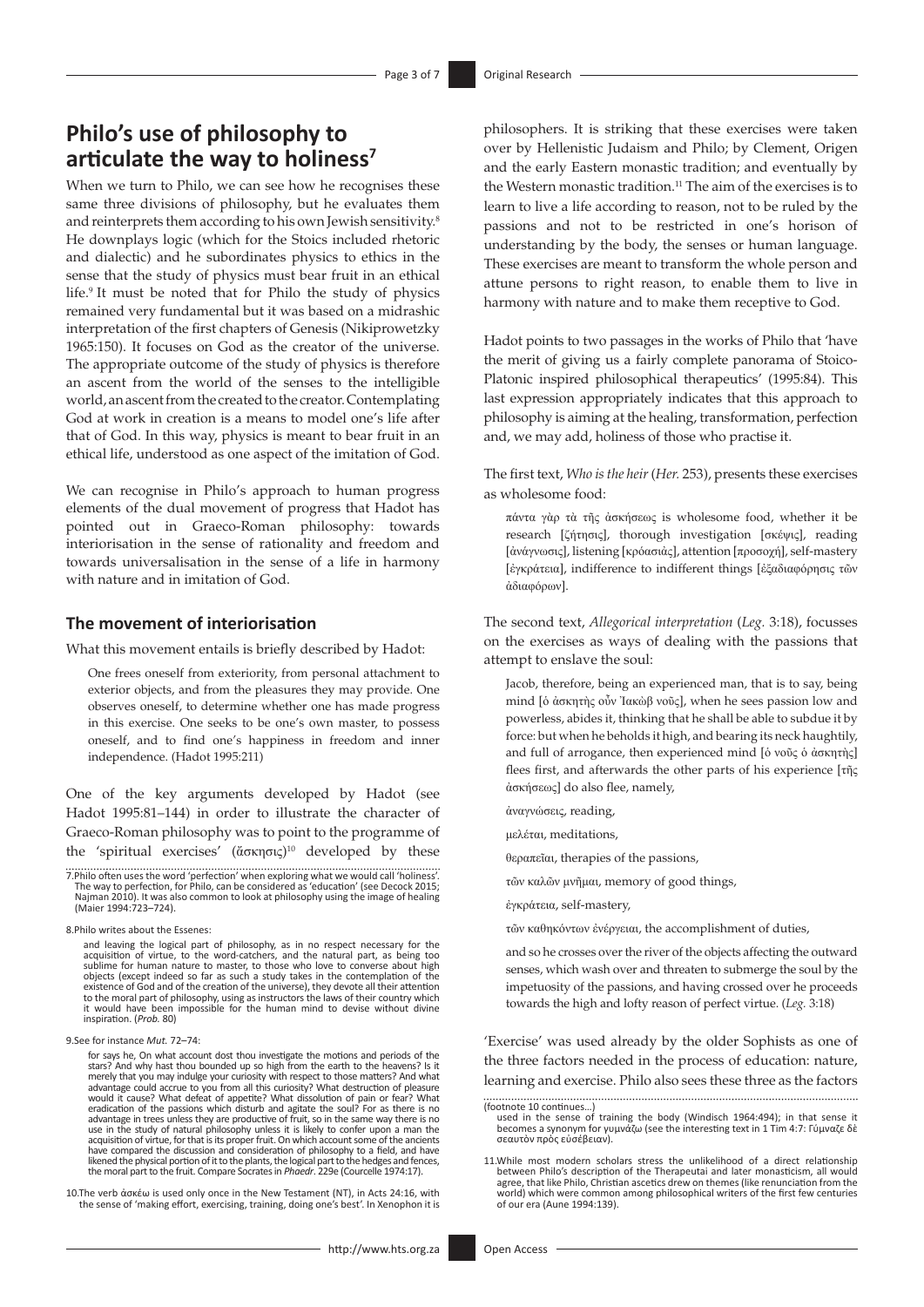leading to perfection and in his reading of the biblical texts he associates these three with the three patriarchs: Abraham (learning), Isaac (nature) and Jacob (exercise).<sup>12</sup>

But, there being three leaders and authors of this race, the two at each extremity of it had their names changed, namely Abraham and Jacob: but the one in the middle, Isaac, always retained the same appellation. Why was this? Because both that virtue which is derived from teaching and that which is attained to by practice [ἡ μὲν διδακτικὴ ἀρετὴ καὶ ἀσκητικὴ], admit of improvement and advancement: for the man who receives instruction desires a knowledge of those matters of which he is ignorant and he who applies himself to practice desires the crowns of victory, and the prizes which are proposed to his industrious and contemplationloving soul. (*Mut*. 88)

Jacob is the model of the 'ascetic' person, the person who struggles, wrestles, exercises, inspired by Genesis 32:24–32. Abraham, on the other hand, is the one who develops by receiving instruction. Both are examples of progress and improvement. Abraham in Genesis 16:2 is an example of ἀκρόασις [listening] and προσοχή [attention]. Philo comments: 'For it is necessary for him who is a learner to be docile to the injunctions of virtue' (*Congr.* 63). However, this docility requires that one be 'inspired with an exceedingly vehement love (ἔρως) for knowledge' (*Congr.* 64).13 The commentary continues with some examples of lack of genuine attention and concludes with a contrast between the Sophists, who only excel in beautiful talk, and the philosophers, who strive to act and do the best. True attention in the sense of the life of the philosophers aims at the practice of virtues (*Congr.* 67).

At this point in the commentary Philo switches to the example of Jacob, who represents learning through practice as 'imitating the lives of those men in their actions which are in each particular irreproachable' (*Congr.* 69).

Another spiritual exercise is 'learning how to die'. As Hadot (1995:93–101) remarks, even in the Graeco-Roman philosophies the theme of death as liberation from the body cannot be seen as a form of Gnostic rejection of the body. He interprets this liberation in a more nuanced way:

We can perhaps get a better idea of this spiritual exercise if we understand it as an attempt to liberate ourselves from a partial, passionate point of view – linked to the senses and the body – so as to rise to the universal, normative viewpoint of thought, submitting ourselves to the demands of the Logos and the norm of the Good. Training for death is training to die *to one's individuality and passions*, in order to look at things from the perspective of universality and objectivity. (pp. 94–95)

12. Alexandre (1967:128, n. 3) refers to a number of other texts where these three<br>means of access to virtue are linked to the three patriarchs: *Sacr*. 5–7; Conf. 79–81;<br>Mut. 12 and 88; Praem. 24 and 51; Abr. 52–56.

Human progress for Philo requires a similar movement of transcendence of the bodily senses, of the passions and of our human language, in order to be attuned to who God is in truth. In one text he explains this by drawing attention to Genesis 12:1 and explains Abraham's calling to move away from his *country* as a transcendence of the body, from his *kindred* as transcendence of the outward senses and from his *father's house* as transcendence of uttered speech (*Migr.* 7).

Abraham's 'leaving behind' must be taken as 'transcending' in the sense of not being constrained and limited by the body, by the external senses or by human language. These three are very valuable and may not be neglected; rather they need to be managed as a ruler manages his subjects:

But the command, 'Depart from them', is not like or equivalent to, Be separated from them according to your essence, since that would be the injunction of one who was pronouncing sentence of death. But it is the same as saying, Be alienated from them in your mind, allowing none of them to cling to you, standing above them all; they are your subjects, use them not as your rulers; since you are a king, learn to govern and not to be governed; *know yourself* all your life, as Moses teaches us in many passages where he says, 'Take heed to thyself'. [Exodus 34:12]. For thus you will perceive what you ought to be obedient to, and what you ought to be the master of (*Migr.* 7*–*8).14

In order to be able to govern oneself according to reason and to not be governed by the passions one needs to grow in Socratic self-knowledge:

For do not tell me long stories about the moon and the sun, and all the other things in heaven and in the world, which are at such a distance from us and which are so different in their natures, emptyminded creatures that you are, before you examine into and become acquainted with yourselves; for when you have learnt to understand yourselves, then perhaps one may believe you when you enter into explanations respecting other things. (*Migr.* 138)

The exercises aim not only at moral transformation but very importantly also at intellectual transformation. Abraham's journey from the region of the Chaldeans to the land of Haran is a model for intellectual progress. First of all, Abraham moves away from *opinion* to *sense perception*. Sense perception is valuable and necessary; this faculty needs to be appreciated like the encyclical arts but must be subordinated to the true knowledge:

Abandoning therefore your superfluous anxiety to investigate the things of heaven, dwell, as I said just now, within yourselves, forsaking the land of the Chaldaeans, that is, opinion, and migrating to Charran the region of the outward sense, which is the corporeal abode of the mind. (Migr. 187)<sup>15</sup>

<sup>13.</sup>The place of ἔρως in Philo deserves more careful attention. On love enabling us to see the truth, see Osborne (1994:220): 'we would not see those objects as worthy of our devotion if we did not see them under the influence of love. In love they present themselves under an aspect that draws us to them and enables us to see the truth and what is worthy of our devotion'. According to Plotinus, love as activity [ἐνέργεια] tending towards the good is born of the sense of a lack of the good, the memory of the beautiful and the good caused by the *logoi*, and desire for the good (Treatise 50:9, 45–48; Hadot 1990:142, 248–249). For Philo, memory is replaced by prophecy (Wolfson 1968:2, 9–11, 22); however, according to Winston (2001:196), 'Philo did not need the Platonic doctrine of recollection, since for him the human mind was an inseparable fragment of the Divine Logos, and all that it required in order to attain to the intelligible Forms was the initial stimulus of sense-perception which formed a kind of gateway into them' (*Somn*. 1:187–188).

<sup>14.</sup>The abandonment of each of these three is elaborated upon in the sections that follow: the body (*Migr.* 9), the external senses (pp. 10–11), speech (p. 12).

<sup>15.</sup>After that the mind, coming to a due consideration of itself, and studying philosophically the things affecting its own abode, that is the things of the body, the things of the outward sense, the things of reason, and knowing, as the line in those the poet has it – That in those halls both good a at a notion of the father of the universe, so difficult to be understood by any guesses or conjectures, when it has come to understand itself accurately, it will very likely be able to comprehend the nature of God; no longer remaining in<br>Charran, that is in the organs of outward sense, but returning to itself. For it is<br>impossible, while it is still in a state of motion, in a manne outward sense rather than by the intellect, to arrive at a proper consideration of the living God (*Migr*. 195).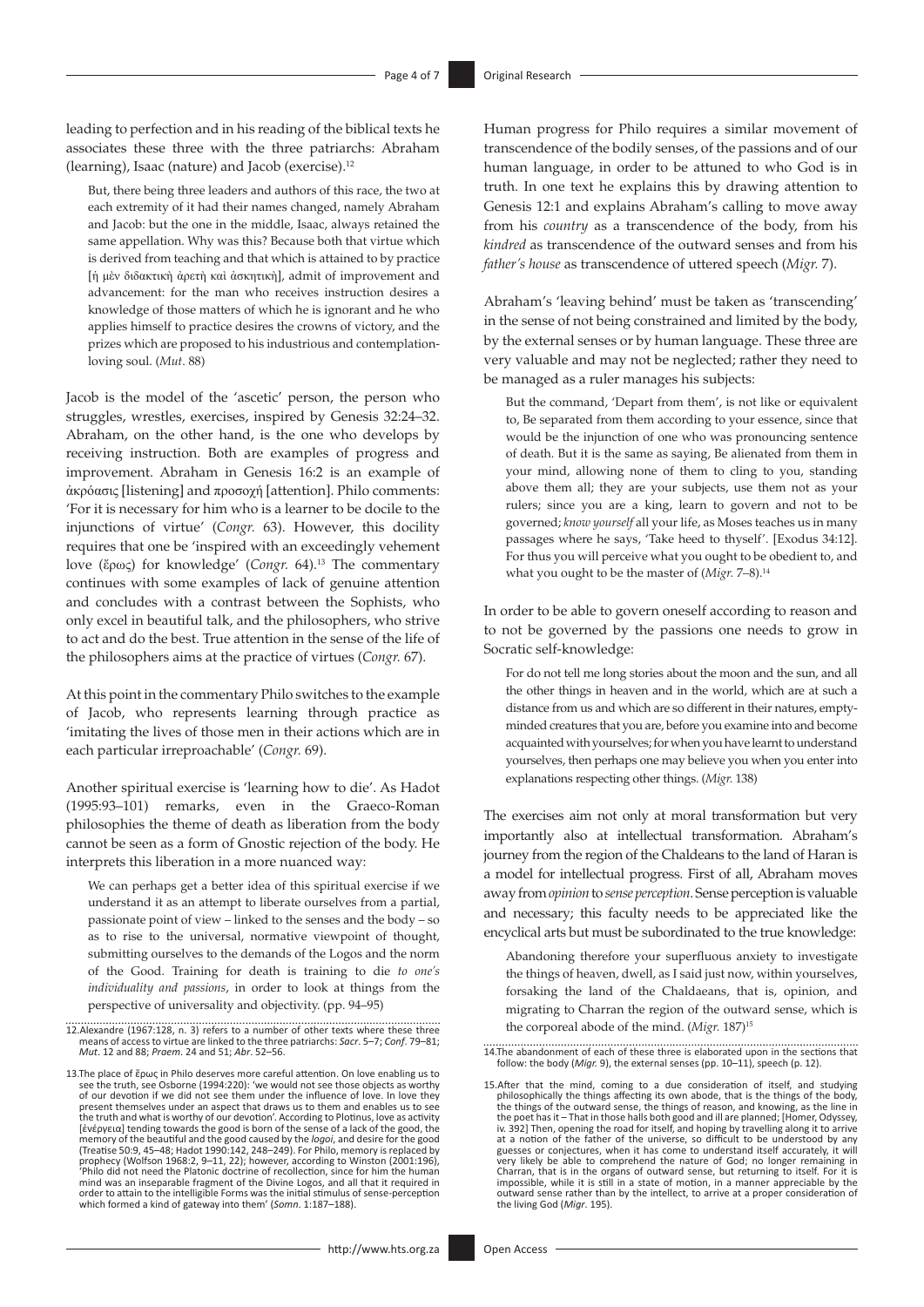Although sense perception is important as the gateway to the intellectual world (*Somn.* 1:186–188), it should not be allowed to detain or distract us. The journey is meant to move us beyond the prison of the body, with as its guards the pleasures and desires of the body (*Migr.* 9), and beyond enslavement to sense perception (*Migr.* 10). This journey is understood as a reappropriation of oneself:

But if you choose to collect again those portions of yourself which you have lent away, and to invest yourself with the possession of yourself, without separating off any part of it, you will have a happy life, enjoying for ever and ever the fruit of good things which belong not to strangers but to yourself. (*Migr.* 11)

Besides the transcendence of the body and sense perception, there is also the need to transcend human language 'that you may not be deceived by the specious beauty of words and names, and so be separated from that real beauty which exists in the things themselves which are intended by these names' (*Migr.* 12).16 The human words of the Torah are the gate to Logos, but only a gate.

### **The movement of universalisation**

Hadot describes the movement of universalisation as follows:

This is a new way of being-in-the-world, which consists in becoming aware of oneself as part of nature, and a portion of universal reason. … In this way, one identifies oneself with an 'Other': nature, or universal reason, as it is present within each individual. (1995:211)

For Philo the aim of the whole education process leading towards human perfection is for the persons to live according to reason as manifested in nature and in the laws of Moses.17 The 'Other' for Philo is the God of Moses. The ultimate perfection is to imitate God, to become like God, to live in love for God and not in self-love. Philo's comments on the commandment to celebrate the sabbath in *De Decalogo* 96–105 are very enlightening. God's activity during the 6 days of Genesis 1 is the model for one's 'active life', whereas God's rest and contemplation on the seventh day is the model for one's 'contemplative  $l$ ife':<sup>18</sup>

Is it not a most beautiful recommendation, and one most admirably adapted to the perfecting of, and leading man to, every virtue, and above all to piety? The commandment, in effect says: Always imitate God; let that one period of seven days in which God created the world, be to you a complete example of the way in which you are to obey the law, and an all-sufficient model for your actions. Moreover, the seventh day is also an example from which you may learn the propriety of studying philosophy; as on that day, it is said, God contemplated the

16.On the value and limitations of human language in Philo, see Niehoff 1995.

works of nature, and all the separate circumstances which contribute towards happiness. (*Decal.* 100)<sup>19</sup>

Practising philosophy is particularly linked with the sabbath as a way of imitating God, who contemplated his works on the seventh day. Guided by the Torah, the created universe must be seen as a mirror in which the mind recognises an image of God's creative and caring involvement (*Decal.* 105). This study of 'physics' is meant to give guidance in the practice of the virtues; godliness, it should be noted, is the highest virtue.

Furthermore, this practice of philosophy on the sabbath is said to include particularly the exercise of self-examination:

[*T*]herefore, he commanded the beings also who were destined to live in this state, to *imitate God* in this particular also, as well as in all others, applying themselves to their works for six days, but desisting from them and philosophising on the seventh day, and devoting their leisure to the *contemplation of the things of nature*, and considering whether in the preceding six days they have done anything which has not been holy, *bringing their conduct before the judgement-seat of the soul*, and subjecting it to a scrutiny, and making themselves give an account of all the things which they have said or done; the laws sitting by as assessors and joint inquirers, in order to the correcting of such errors as have been committed through carelessness, and to the guarding against any similar offenses being hereafter repeated. (*Decal.* 98) (Italics mine.)

In other words, philosophising involves the practice of both physics and of ethics: contemplation of nature ('physics') in view of 'beholding God in this as in a mirror, acting, and creating the world, and managing the whole universe' (*Decal.* 105) and self-examination in view of moral growth ('ethics') towards a greater harmony with God and with nature. The goal of human life is seen as letting one's life become a reflection of the holiness of God as this was reflected in nature, of course guided in all of this by the writings of Moses.

Philo points out in various ways that human beings are intrinsically related to both the divine intellect and the universe:

Every man in regard of his intellect is connected with divine reason, being an impression of, or a fragment or a ray of that blessed nature; but in regard of the structure of his body he is connected with the universal world. (*Opif.* 146)

The laws that Moses proclaimed are intrinsically connected with the created universe and that is why Moses begins with an account of the creation of the universe:

And his exordium, as I have already said, is most admirable; embracing the creation of the world, under the idea that the law corresponds to the world and the world to the law, and that a man who is obedient to the law, being, by so doing, a citizen of  $19.7$  for  $-19.7$  for  $\sim 100$  and  $\sim 100$  for the text continues:

<sup>17.</sup>τὴν δὲ ἐπιστήμην καὶ φρόνησιν ὡς τελείαν καὶ δέσποιναν ἐκτετίμηκα (*Congr*. 154), beyond the stage of the encyclical subjects.

<sup>18.</sup> Jacob and the Essenes represent the active life, whereas Abraham and the Therapeutae represent the contemplative life. The contemplative life presupposes a *stage* of active life (*Fug.* 33–38). Satlow (2008), however, to human perfection' (p. 515).

Let us not pass by such a model of the most excellent ways of life, the practical<br>and the contemplative; but let us always keep our eyes fixed upon it, and stamp<br>a visible image and representation of it on our own minds, m nature resemble, as far as possible, his immortal one, in respect of saying and doing what is proper (Decal. 101).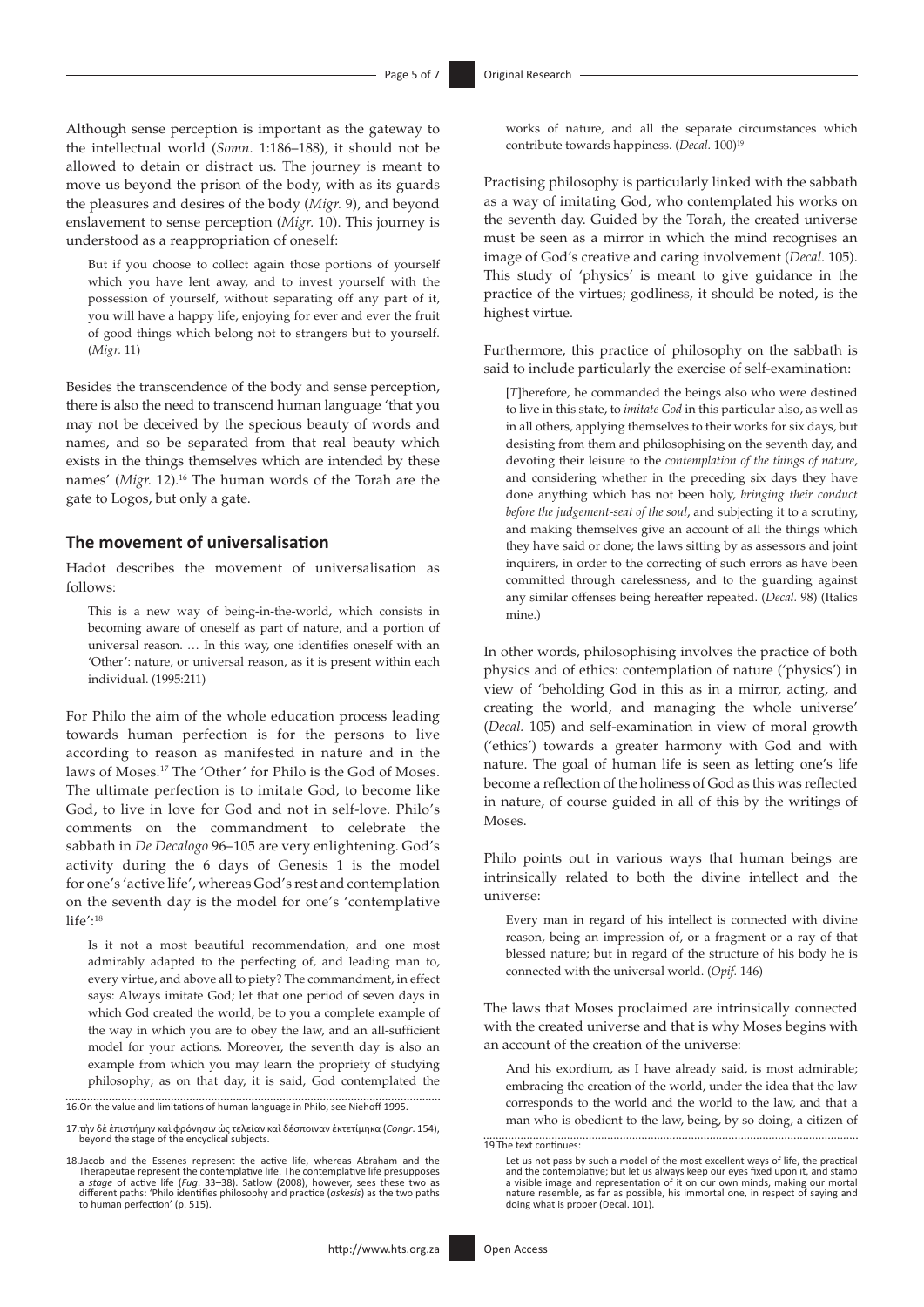the world, arranges his actions with reference to the intention of nature, in harmony with which the whole universal world is regulated. (*Opif.* 3)

Being obedient to the law of God proclaimed by Moses is transcending one's isolation as an individual and entering into communion with nature. By following the laws of Moses one is actually following the law of nature.20 The laws of Moses and the concrete example of the lives of the patriarchs as interpreted by Philo are drawing out what is already potentially given in people's 'reason':

a very short word, but a most perfect and admirable thing, a fragment of the soul of the universe, or, as it is more pious to say for those who study philosophy according to Moses, a very faithful copy of the divine image. (*Mut.* 223)

To the extent that people understand the universe as the manifestation of God and that they begin to see through the visible world the invisible realities of the unwritten laws and the qualities of God, they will sing hymns in praise of the world and its creator (*Her.* 110–111). The perfect life is to live in harmony with the laws of reason and of the universe, to live by the laws of Moses and to sing the praises of the universe and its creator. This last point, the practice of praise and thanksgiving to God the creator, deserves to be highlighted (compare *Leg.* 1:82).

Holiness or human perfection, for Philo, is imitation of God's perfection. Humans must understand that 'attaining a likeness to God who made them' is 'the proper end of their existence' (*Opif.* 144). This movement towards perfection is the fruit of total dependence on God, the source of all life. One text that inspires this insight is Jeremiah 2:13 (*Fug.* 197–199).21 The perfect person is one who is receptive to God as the source of life; foolish persons are turned in on themselves. We find here the opposition between love of God and self-love (*Fug.* 81). This corresponds to the opposition between the love of virtue and the enslavement to vice.

Human perfection and holiness are ultimately not a state of individual self-possession but rather a state of complete receptivity before God, the source of true life. That is why Philo considers  $\omega \omega \nu \tilde{a}^{22}$  as the worst of evils, as he explains:

[*F*]or some fancy that they are just conceiving, and others that they are actually pregnant, which is a very different thing; for those who think that they are already pregnant attribute their pregnancy and the birth of their offspring to themselves, and erration and the state of the state of the state of the state of the 20.<br>20.See Najman 2010:261:

Najman refers specifically to a passage in *Abr*. 5; see also *Decal*. 1:1, where Philo speaks of his accounts of the lives of Moses and the wise men before him as manifestations of the unwritten laws. With his comments on the Decalogue he begins his discussion of the written laws.

21.The images of the spring, the rain and the dew evoke the divine presence encompassing human beings: *Migr*. 30; *Fug*. 166 (see Alexandre 1967:238–239).

22.See Alexandre 1967:247.

pride themselves upon it; but those who look upon themselves as now conceiving, admit that they have of themselves nothing which they can call peculiarly their own, but they receive the seed and the prospects of posterity which are showered upon them from without, and they admire him who bestows it, and repel the greatest of evils, namely self-love, by that perfect good, piety. (*Congr.* 130)

Human perfection is a life according to right reason and harmony with nature, all of which is the fruit of grateful receptivity to God. It is crowned by praise and thanksgiving.

### **Conclusion**

The two-fold aim of Graeco-Roman philosophy as articulated by Hadot proves to be a useful grid to explore Philo's philosophical reading of the scriptures and his understanding of human perfection. Whereas the spiritual exercises may give the impression that Philo saw human perfection as a mere self-realisation project, they are really the work required from human persons to open up what is deepest (or highest) in them, human reason as a sharing in the divine intelligence. The process towards true self-possession is the work of letting go of the 'absolute claims' of the body, of sense perception and human language, in order to make them serve as means of receptivity to the divine mind and of harmony with nature. It is an 'exodus' from foolish self-love to a wise love of God, from words about God to the experience of the reality of God.

Philo sees all that human 'work' as a small contribution encompassed by the great work of God, who is the beginning and end of everything truly valuable:

The beginning of a plant is the seed, and the end is the fruit, each of them being the work, not of husbandry, but of nature. Again, of knowledge the beginning is nature, as has been shown, but the end can never reach mankind, for no man is perfect in any branch of study whatever; but it is a plain truth, that all excellence and perfection belong to one Being alone; we therefore are borne on, for the future, on the confines of beginning and end, learning, teaching, tilling the ground, working up everything else, as if we were really effecting something, that the creature also may seem to be doing something. (*Her.* 121)

# **Acknowledgements Competing interests**

The author declares that he has no financial or personal relationships that may have inappropriately influenced him in writing this article.

### **References**

- Alexander, P.H., Kutsko, J.F., Ernst, J.D., Decker-Lucke, S.A. & Petersen, D.L., 1999, *The SBL handbook of style for ancient near eastern*, *biblical*, *and early Christian studies*, Hendrickson, Peabody, MA.
- Alexandre, M. (ed.), 1967, *De congressu educationis gratia*, Cerf, Paris. (Oeuvres de Philon d'Alexandrie 16).
- Aune, D.C., 1994, 'Mastery of the passions: Philo, 4 Maccabees and earliest Christianity', in W.E. Helleman (ed.), *Hellenisation revisited: Shaping a Christian response within the Greco-Roman World*, pp. 125–158, University Press of America, Lanham, MD.

BibleWorks, 2011, *BibleWorks 9*, transl. C.D. Yonge, BibleWorks, Norfolk.

In other words, if read in accordance with Philo's instruction, the lives of the patriarchs and the laws of Moses turn out to be equivalent. Now, since the lives of the patriarchs embody the law of nature, it follows that the enacted laws of Moses also embody the law of nature. But this implies that the status of the laws of Moses, as copies of the laws of nature, would have remained unclear if not for the fact that the laws of Moses are situated within the context of the lives of the patriarchs and their descendants. Thus, the laws of Moses cannot be reduced to a code. They are expressions of the 'actual words and deeds' of sages.